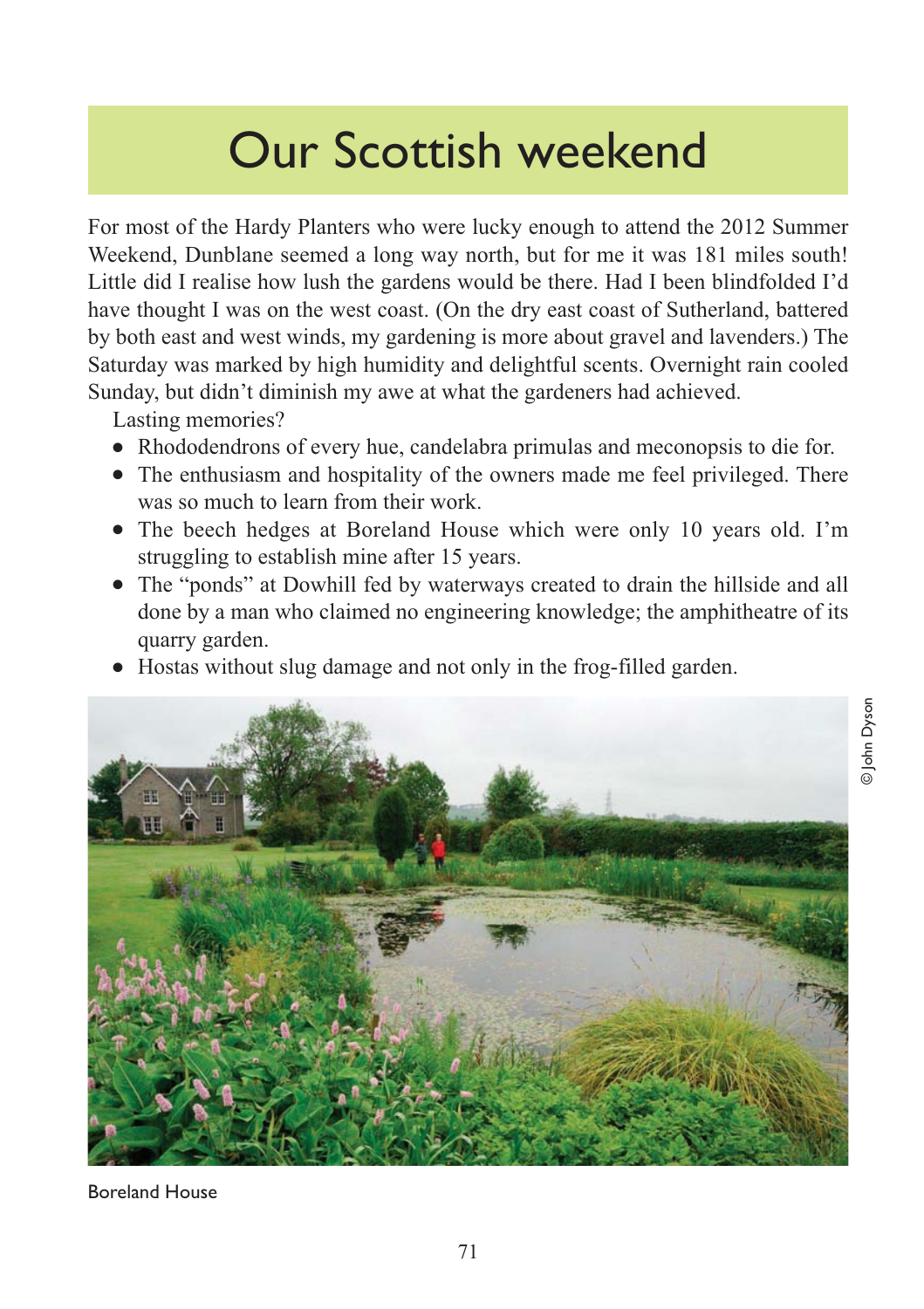- John Mattingley's inspirational lecture about his garden at Cluny. I hadn't realised there were so many primulas.
- Having both a lecture by Billy Carruthers of Binny and his plant stall meant we could feast our eyes on his peonies and take some home. Who could ask for more? **Catriona Grigg,** Sutherland

# **Braco Castle Gardens**

It's not the easiest place to find, but that is one of Braco Castle's great attractions. If you want a bit of history, a peaceful setting and outstanding views, then those boxes are certainly ticked. Its 20 acres provide something for gardeners of almost every persuasion. If you like formality, Braco offers many herbaceous borders, lawns and pond, although the most ardent hardy planter looking for rare and unusual plants might be a little disappointed. If you prefer informality, the flower meadows, snowdrop woods, azalea and rhododendron walks, woodland and bulb fields will provide colour and enjoyment for many months of the year. If you are a tree buff, you might have to wait a few more years for the "infant" arboretum to mature, but watching its progress over time would be fascinating.

Many of the more desirable plants we saw at Braco are not generally suited to our own Mendip alkaline soil, but if we were to pick out a "lust-after" plant it would have



Braco Castle Gardens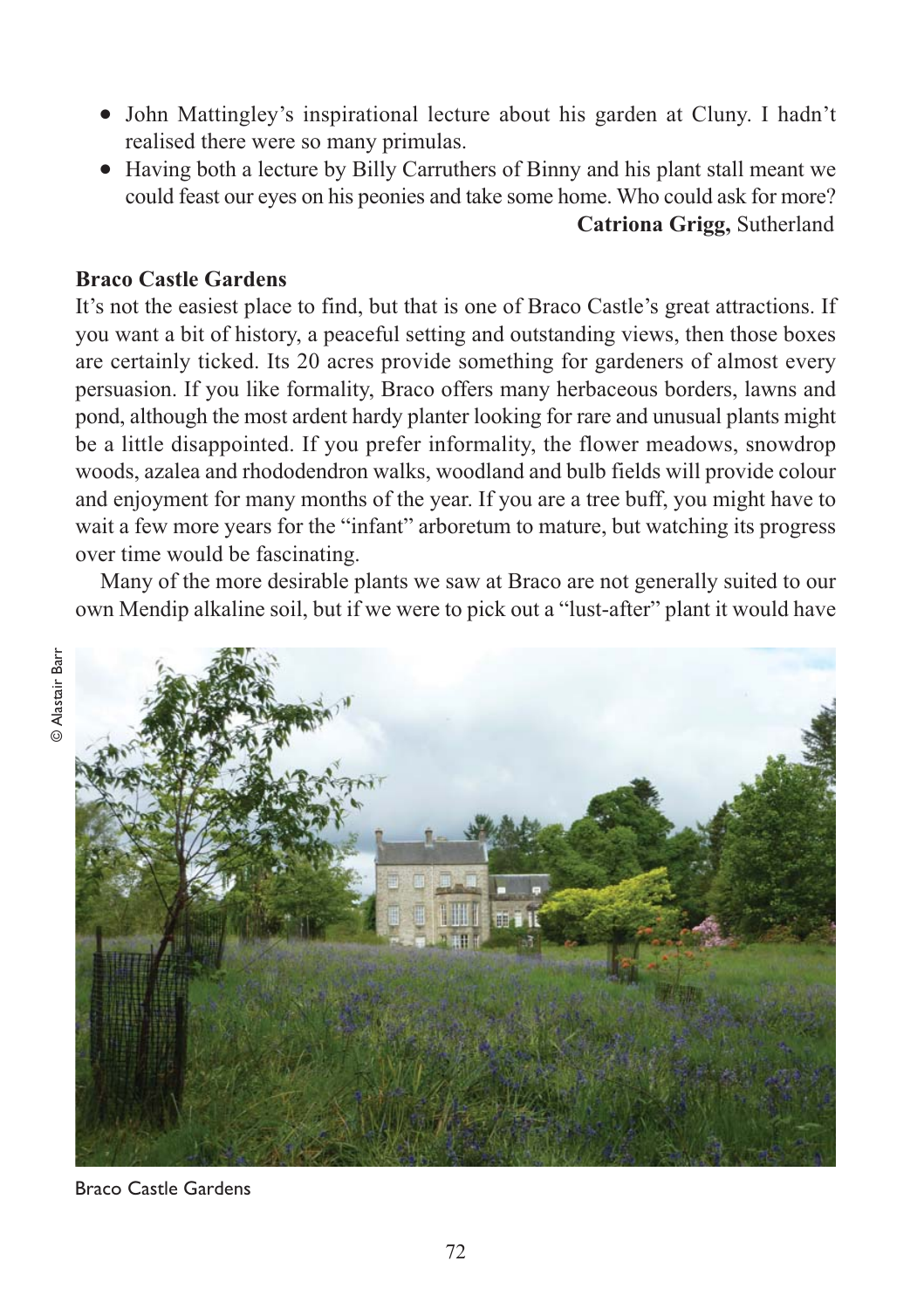to be *Embothrium coccineum* (Chilean Fire Bush) with its brilliant red flowers. It is perhaps not the tidiest shrub in the world, with a tendency to spread rapidly and randomly and reach a height of 8m if not kept under control, but its vivid earlysummer blossom certainly lights up a garden and its evergreen foliage provides year-round interest.

The other plant to catch our eye was *Viburnum plicatum* f. *tomentosum* 'Mariesii', not an unusual shrub, but the specimens at Braco must be towards the top end of the size range for the species and were really spectacular in full flower. Ours has a lot of growing to do...

Restoration and renovation of the garden is a long-term challenge for its Dutch owners, constrained (as most of us are) by time and money, although on a much greater scale in Braco's case! How we'd love to see the Victorian greenhouse fully rebuilt and re-plumbed, but successfully getting the overall garden structure re-established and under control has understandably been the priority. Another visit in a few years to see how the garden has developed is a must.

# **The Steading**

This is very much my sort of garden. There is space to appreciate everything: the artistry of colour-blending the herbaceous plants, shrubs and trees; the shape and simplicity of the beds, in many places keeping the underplanting to one species, such as Alan Bloom's *Phlox subulata* 'Oakington Blue Eyes' round the pillars on the top lawn.

The springs which keep the ponds clear and the conical hill behind the house influence the design, with plenty of seats, some in a sunken circle surrounded by mossy stones and saxifrage. But it is the planting which delights: colour all summer long from the hardy perennials; *Sorbus* to provide spectacular autumn foliage; the wonderfully subtle hues of the rhododendrons; for The Steading

**Alastair and Jenny Barr**, Somerset

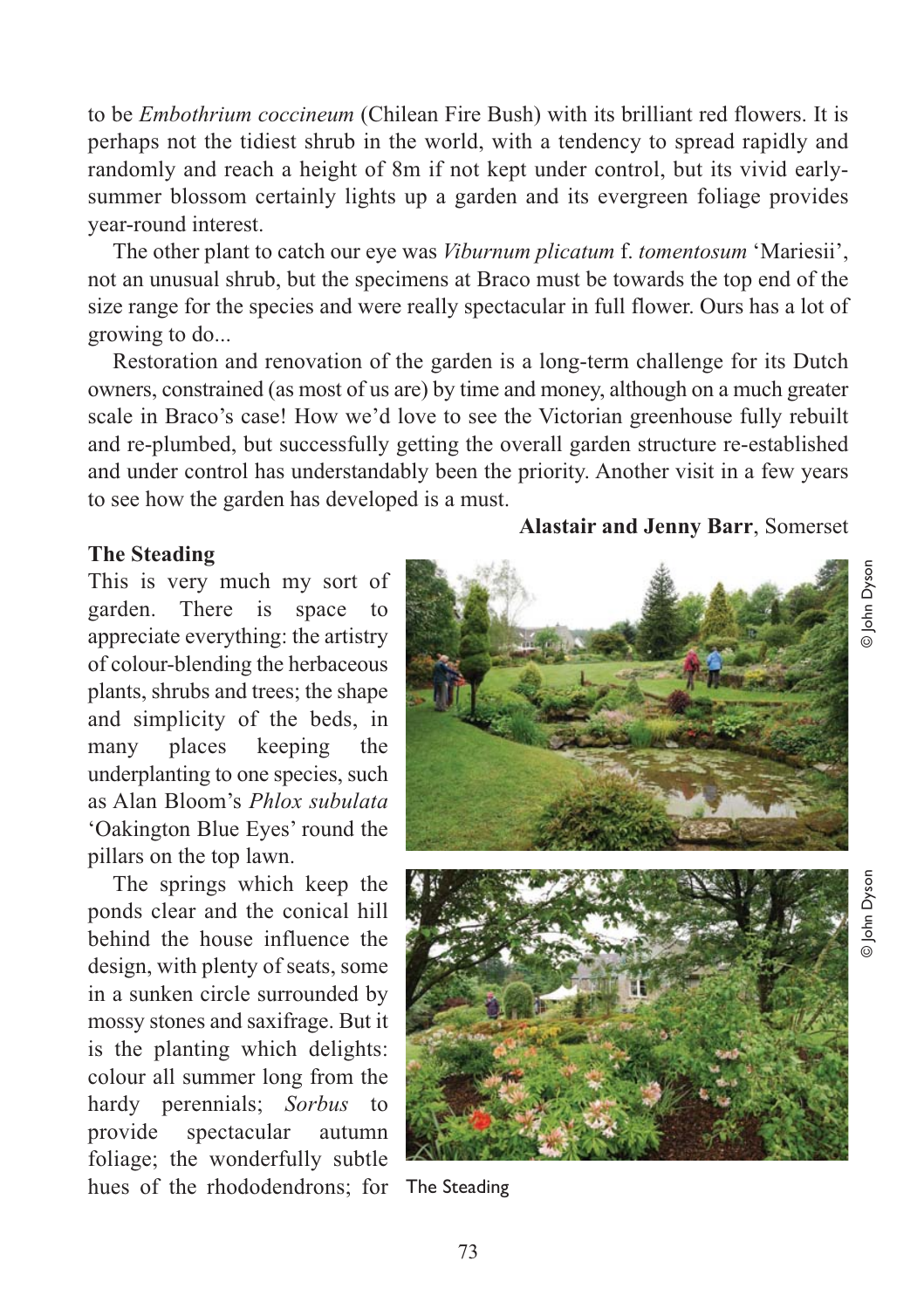winter structure unusual trees including *Cunninghamia*, *Araucaria* and *Sciadopitys*, the Japanese Umbrella Pine; and self-sown aquilegias and comfrey giving an air of relaxation.

The large stones from the old steading and pieces of farm machinery link the old working farm to the present garden, but the work continues with a verdant vegetable garden and polytunnel, cleverly shaded and screened by shrubs.

# **Gill Payne**, Essex

# **Dowhill**

Dowhill is a hillside garden which has been evolving over three decades. The main drive is lined with fruiting cherry trees, but we were soon led off through a field of sheep to two artificial lakes stocked with trout and, though we were not lucky enough to have sightings, we learnt that otters, herons and ospreys regularly visit. A meandering stream, fed by one of the many ponds higher up the garden, has a series of falls designed for the trout to spawn.

The lakes are hidden from the road by a thick screen of interesting trees and shrubs including azaleas and rhododendrons, but not the dreaded *R. ponticum* which had been successfully removed.

Up the gentle slope alongside the stream we came to a more densely wooded area with mature native trees, some thought to be well over 200 years old. Emerging on to a level section of the garden, across the lawn we had our first view of the house which



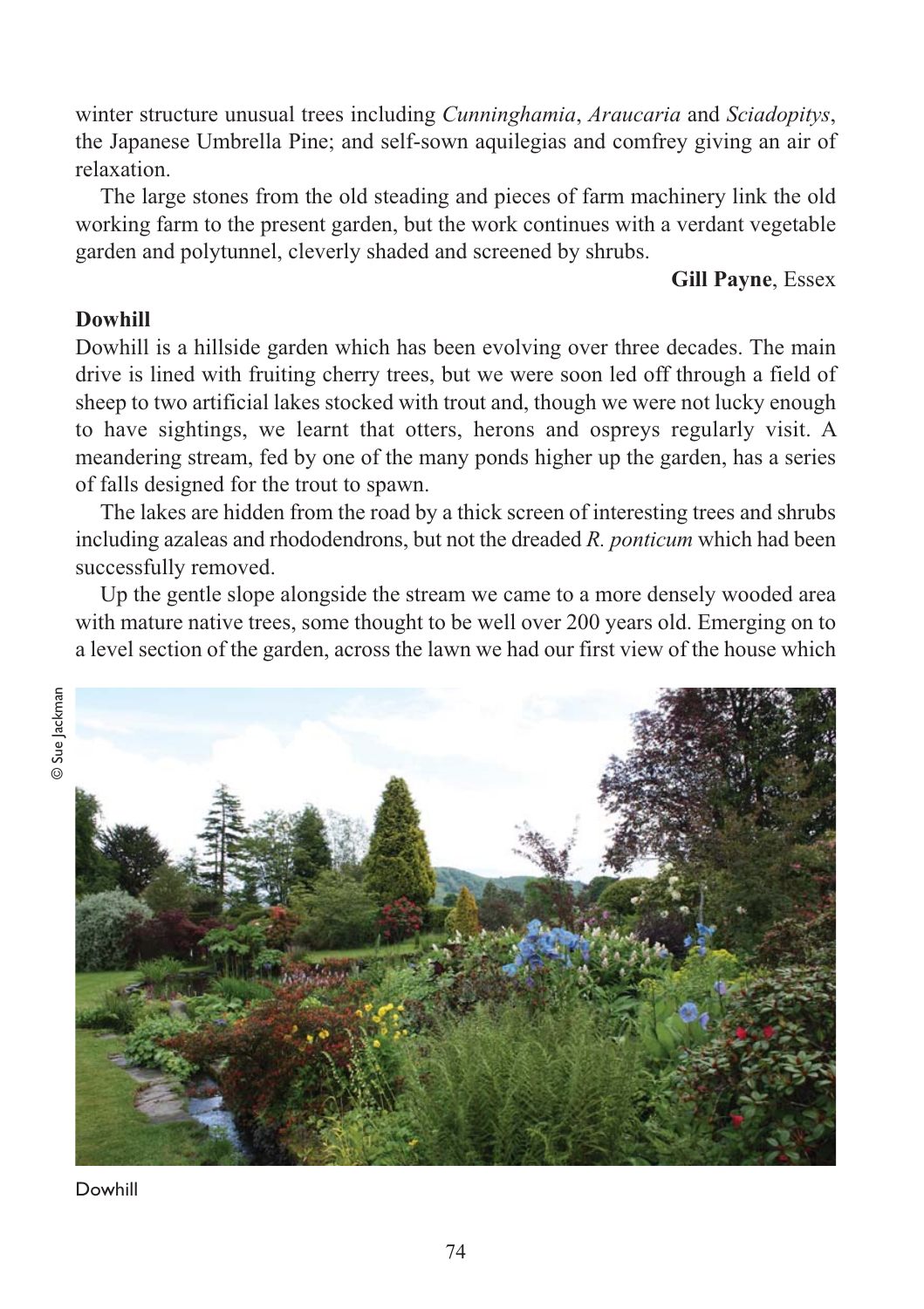

Sue Jackmar



*Embothrium coccineum*, the Chilean Flame Bush **Dowhill primulas** 

dates from 1710. A newly planted flower bed had been created near the north-east corner of the house where a large sweet chestnut had blown down; but our attention was drawn to the fiery presence of *Embothrium coccineum*, blazing away in full flower. This Chilean Fire Bush was placed near the ha-ha separating the garden from the parkland beyond, the grass of the rising slope a perfect green background for the flame-coloured flowers. It was stunning!

A small pond was fenced off to provide protection for a mallard and her newly hatched ducklings. Other ponds were linked by a stream among flower beds. Stars of the show had to be the silky blue meconopsis and the lovely candelabra primulas,

including *Primula pulverulenta* and *P*. 'Inverewe', in gorgeous shades of coral, peach, pink and magenta, weaving through an interesting range of moisture-loving plants.

In a delightful cobbled courtyard pretty alpines, including *Erinus alpinus,* the Fairy Foxglove or Starflower, grow in crevices of the old walls.

Beyond the house is a woodland walk uphill through mature trees to the ruins of Dowhill Castle, from where we had a splendid view across to Loch Leven.



**Sally-Ann Turner**, Essex *Paeonia lactiflora* 'Merry Mayshine'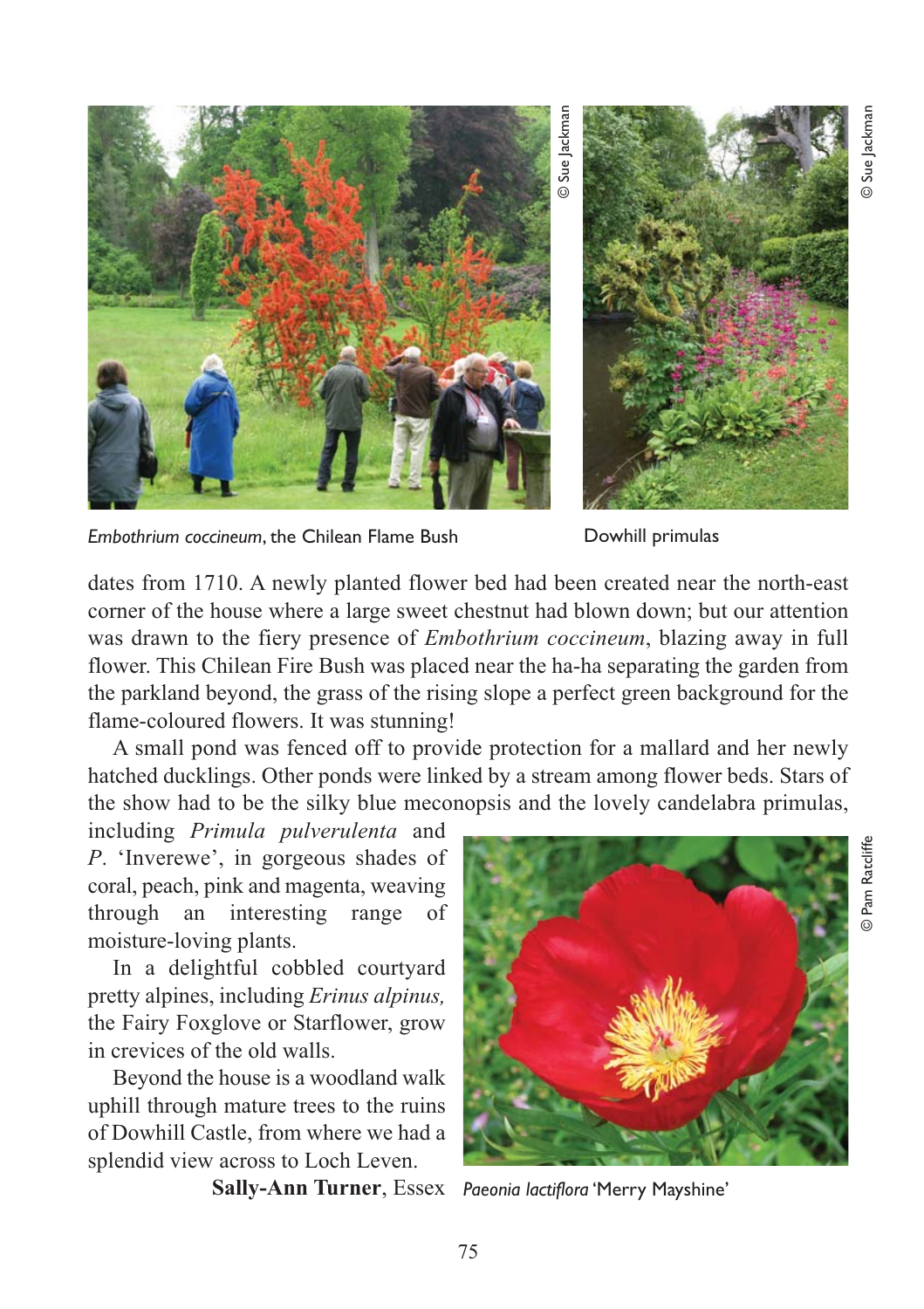

Parkhead House

# **Parkhead House**

We drove up through suburban Perth and drew to a halt at Parkhead House. Walking up the long, beech-lined drive in warm sunshine we anticipated the pleasure ahead, and the garden proved to be a gem. The fresh white, lodge-style house with its coned roofs (which seemed to be peculiar to the area) was framed by two large old beech trees, twisted and gnarled with time, which had fought to find position, travelling along the ground, now making a wonderful backdrop to the superb planting.

The garden was crammed full of exciting plants, often draping over the mossed stone edging: pink peonies, white meconopsis, candelabra primulas, treats that don't suit my Sussex heavy clay soil. To choose just three special plants is quite a challenge. I liked the striking single peony, *P. lactiflora* 'Merry Mayshine', with its upright habit, brilliant red petals surrounding a golden centre, and good scent. In semi-shade I found a delightful briar rose with fresh, rich-green feathery leaves and single pale mauve flowers with a clovery scent – an unnamed delight which was thriving in the garden when the current owners arrived some thirty years earlier. Of course I have to choose a meconopsis on a visit to Scotland, and the little *M. quintuplinervia* (contents page) with its nodding habit and silvery air-blue petals was a delight not to be missed.

**Judith Hogg,** Sussex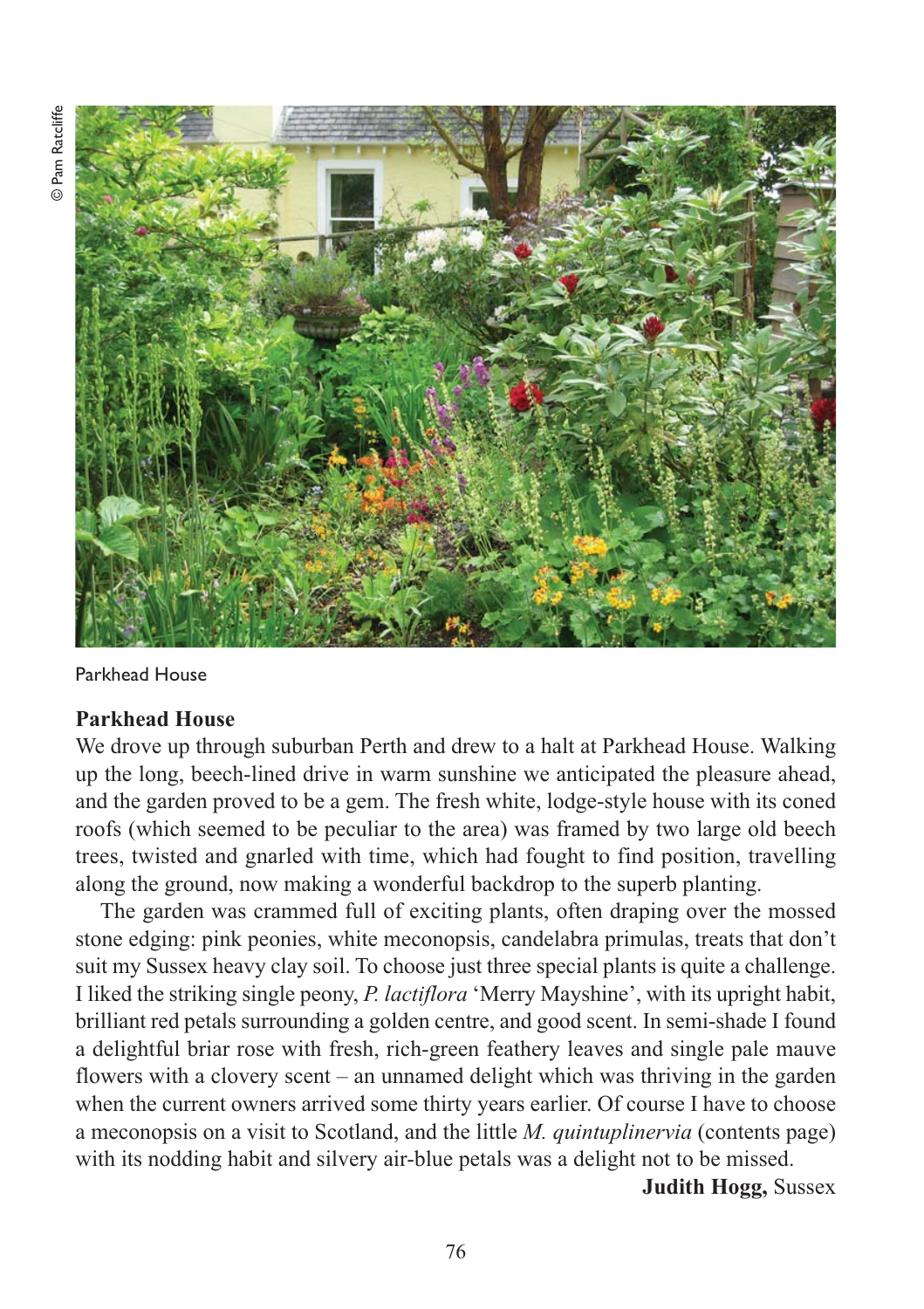# **Branklyn Garden**

Our first impression was of a garden full of colour, with lots of repeat plants obviously allowed to selfseed. The garden slopes away from the house, at times quite steeply, with lots of paths winding around, opening up new vistas. There were hardy orchids seeding every which way including into the stone troughs in front of the house. Other plants growing freely were the blue poppies (it's not fair!), primulas, aquilegias, hellebores, coreopsis, and of course rhododendrons, all looking happy and healthy. A sheet of the dogwood *Cornus canadensis* brightened a shady area, followed by some vigorous variegated hostas giving the same effect. Suddenly a small flock of long tailed tits flitted through the trees, adding to our enjoyment.

Returning towards the

Branklyn Gardens

house we found two scree beds, the smaller well established but the much bigger one below the house gave the impression it was a newer venture. Noted there was *Potentilla neumanniana* 'Nana', new to me but in the Plant Finder. Other plants we admired were *Lilium oxypetalum* var. *insigne* (purple bell and only 30cm tall), *Ranunculus gramineus*, *Roscoea*, *Geranium palmatum*, numerous *Potentilla* varieties and many more. The one we coveted most, however, was an orchid, *Calanthe* Kozu gx; what a beauty!

This was our last garden, and the star of all the gardens we visited. One thing for sure, we will be back to see more of Scotland.

**Caryl Kennerley and Diana Williams**, North Wales

D John Dyson © John Dyson